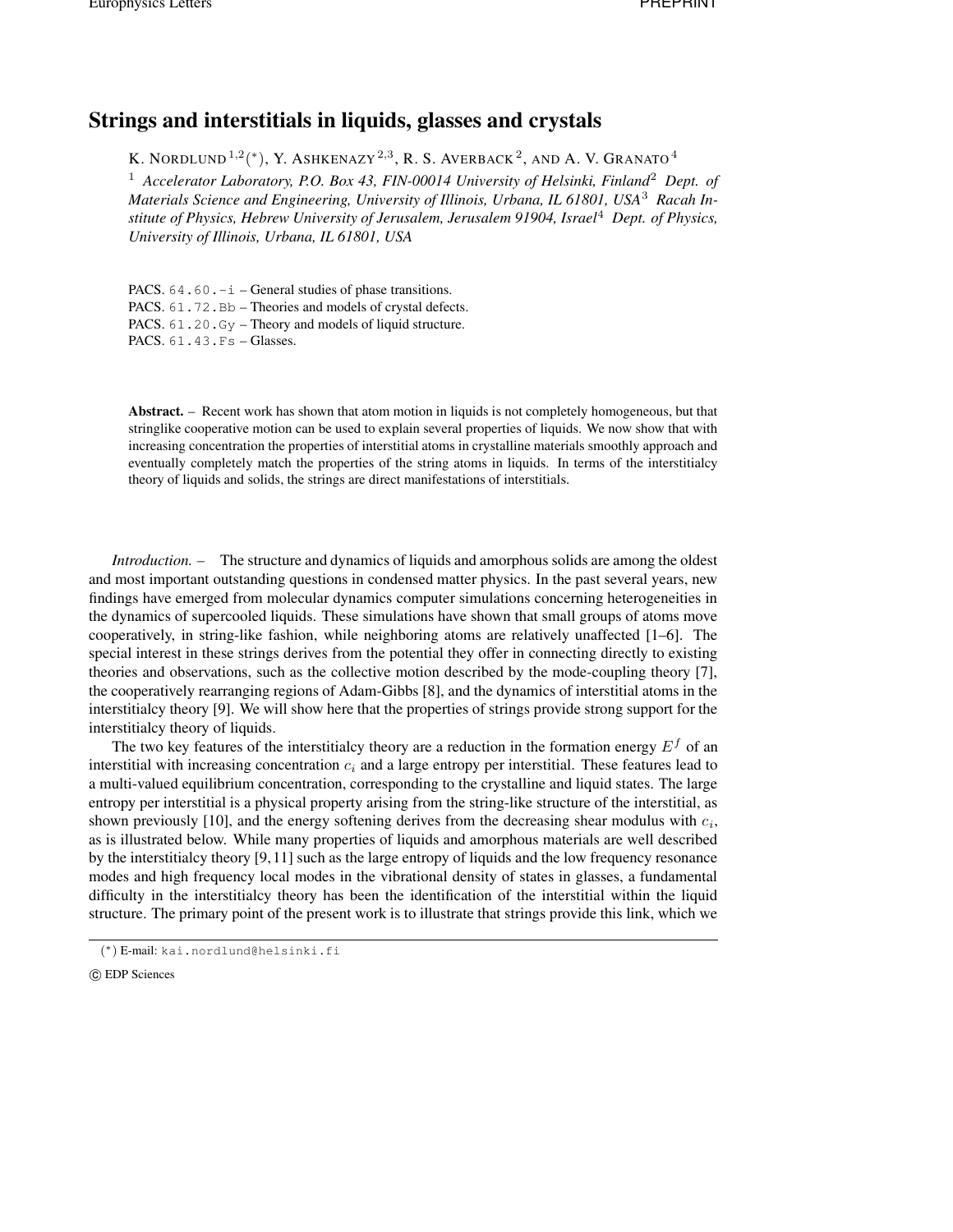do by showing that the properties of strings in liquids are virtually identical to those of interstitials in crystalline and amorphous solids.

The techniques for illustrating the strings and their motions were developed by Schober *et al.* [1,2] and Glotzer et al [3–6], who found the following properties. There are low frequency resonance modes as well as high frequency local modes. The length scale is  $\approx$  2 nm involving 10 or more atoms. The modes have a quasi one- dimensional character. The atoms are compressed along the string direction, but have an overall volume expansion. During a jump, no atoms move as much as a jump distance, it is the configuration that moves an atomic distance. The characteristic length of the string decreases with increasing temperature and the distribution of lengths is random. The existence of these strings has now been supported by simulations and experiments in a number of different systems [12–15]. These many properties, in fact, prompted Oligschleger and Schober to note that the behavior of strings bears the signature of an interstitialcy defect in crystalline metals [2]. We now show this quantitatively.

*Method. –* The present work employs the same statistical methods utilized on liquids by Glotzer, to show that interstitials in crystalline metals share many of the same characteristics as the strings. We chose to study Cu since the interstitial properties are well known in this metal [16], and potentials exist that describe well both liquid and crystalline Cu as well as interstitials in Cu [10, 17]. We simulated crystalline, liquid and supercooled liquid Cu at temperatures around the melting point of the potential (1295 K). We used periodic boundary conditionsto preventsurface effects, well-established simulation methods to control the temperature and pressure in the cell [18] and the Sabochick-Lam interatomic potential [19], which we have previously demonstrated describes well all the Cu properties of interest here [10]. Simulations at widely different (500 – 55000 atoms) cell sizes were employed to ensure that our conclusions are not affected by finite-size effects. In the crystals we were able to simulate interstitial concentrations up to 0.03 before the crystal became mechanically unstable.

The basic approach used by Glotzer *et al.* to identify cooperatively moving "string" atoms is to label atoms which have moved farther than a distance  $r^*$  within a time  $t^*$ .  $t^*$  is determined either from the maximum in the non-Gaussian parameter  $\alpha_2$  [3] as a function of time, or the time when the distinct part of the van Hove correlation function for mobile particles  $G_d^m$  [3] reaches a maximum at  $r = 0$ . Both methods give similar values for  $t^*$ , which is interpreted as a characteristic time scale for correlated atom motion. When  $t^*$  has been obtained, a characteristic length scale  $r^*$  of a string is determined either as the distance where the deviation from a purely Gaussian displacement function becomes significant [3], or simply as a distance for which a pre-determined fraction of the of atoms (e.g. 5 %) have moved farther than  $r^*$  in a time  $t^*$  [5].

In a crystal, we can not use all of the criteria used in a liquid to obtain  $t^*$  and  $r^*$  since the diffusion of atoms in a perfect crystal is negligible on short time scales. However, when vacancies or interstitials are present, some migration does occur. Accordingly, we first obtain  $t^*$  for a liquid at a given temperature, or detect the maximum at  $r = 0$  in the distinct part of the van Hove correlation function for mobile particles,  $G_d^m$ , as in Ref. [4], for a crystalline cell with interstitials (see Fig. 1). Both methods were found to give similar values of  $t^*$ .

To obtain a reference value we also determine the maximum displacement of an atom in a perfect crystal with no defects over the time interval  $t^*$ , similar to the process used in Ref. [5]. The  $r^*$  criterion for detecting mobile particles is then selected such that the probability that an atom in a perfect crystal is displaced more than  $r^*$  over a time interval of  $t^*$  is about  $10^{-7}$ . This value was found to ensure that practically all atoms that are detected as mobile, in cells that contain interstitials, are associated with the defects.

Near the melting temperature, we obtained about the same value for  $r^*$  in the solid as the values of r <sup>∗</sup> determined in the liquid using Glotzer's approach. Since the criteria in the liquid are somewhat arbitrary [5, 20], this allowed us to use the same value of  $r^*$  in simulations where we compare the strings in the liquid with interstitials in the solid. In the final simulations ran at  $T = T_{\text{melt}}$  we used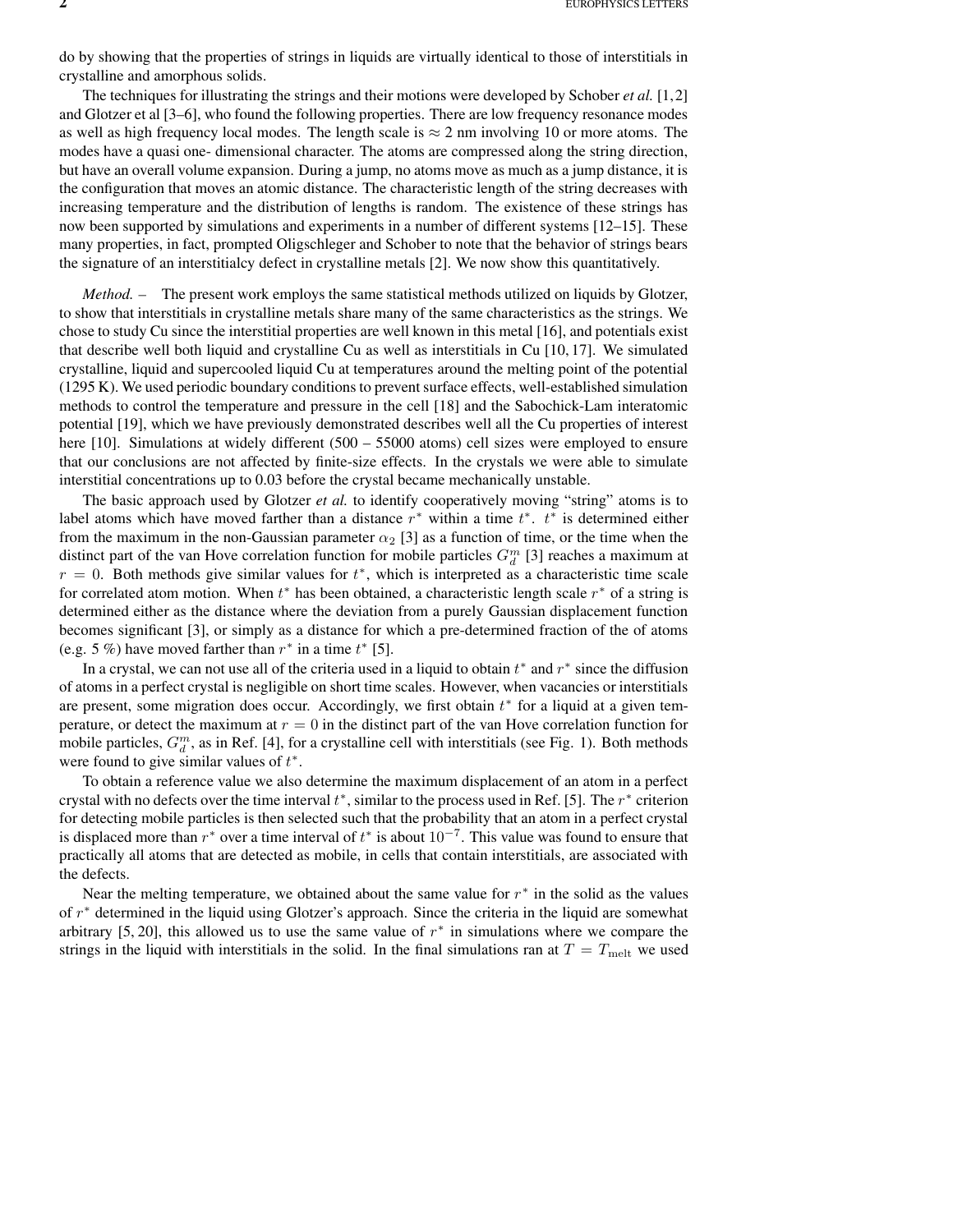$t^* = 600$  fs and  $r^* = 1.8$  Å.

*Results and discussion. –* To verify that the strings observed in our liquid Cu indeed behave as those observed in LJ systems by Glotzer *et al.*, we reproduced all of the tests for detecting mobile atoms used in Refs. [3–5]. Among the more stringent tests, we calculated the distinct part of the van Hove correlation function  $G_d$ . According to Kob *et al.* [3],  $G_d$  between mobile particles  $(G_d^m)$  should first have a peak at the nearest-neighbour distance, then one at  $r = 0$  at  $t = t^*$ , which then should decrease for  $t > t^*$ . Figure 1 (upper part) shows that our mobile particles in the liquid behave exactly in this way. The magnitude of  $G_d^m$  is similar to that reported in Ref. [3] for the mobile particles in the liquid, while it is larger in the solid because the atoms have less degrees of freedom to move, thus making the correlation stronger. We also checked that the correlation function  $G_d^{m,i}$  between mobile and immobile particles does not have such a peak at  $r = 0$ , thus showing that the relative motion between mobile and immobile particles indeed behaves differently [5].

Having shown that liquid Cu contains similar strings as the LJ liquids studied by other groups, we proceeded to test whether interstitials in crystalline Cu share similar characteristics. We first looked at the behavior of isolated interstitials in crystalline Cu. Since they are known to be highly mobile [10,16] close to the melting point, we tested whether their motion occurs in a similar correlated manner as the string motion. We calculated the distinct part of the van Hove correlation function for mobile particles  $G_d^m$  in a cell with 10 isolated interstitials [21]. The behavior observed is exactly the same as for the strings in a liquid: at  $t = 0$   $G_d^m$  has a maximum at the nearest-neighbor distance, then at  $t = t^*$  a strong maximum at  $r = 0$  develops, which then recedes at longer times (see Fig. 1 (lower part)). We also checked that the correlation function between mobile and immobile particles  $G_d^{m,i}$  does not develop a peak at  $r = 0$  at  $t = t^*$ , as expected [5].

Although the motions of single interstitials and strings are similar, some differences in the structures of the two are also observed, the details are discussed below. Within the interstitialcy theory [9], these differences are a consequence of the concentration of interstitials. According to that theory, the Gibbs free energy of the system should first increase with  $c_i$ , reach a maximum, and then decrease to a second minimum representing the liquid state. This led Granato to propose that a liquid can be understood as a solid with a high concentration ( $\sim$  9 %) of interstitials with stringlike properties [9]. At concentrations above the maximum in the free energy, the properties of the material should smoothly approach that of the liquid state as  $c_i$  increased further.

Using our computer simulations we are able to test this prediction. We introduced increasingly higher concentrations of interstitials into the cells, calculated the properties of the mobile particles, and compared them with the properties of the mobile particles associated with the strings in a liquid.

In figure 2 we compare the size of the clusters of mobile particles (detected by identifying clusters of nearest-neighbor mobile particles [5]) in a crystal and liquid. We see that at low interstitial concentrations the probability of finding a mobile cluster  $P(n)$  of length n falls off rapidly with size. This is due to the dumbbell structure of the interstitials. However, as  $c_i$  increases, the length distribution approaches that of a liquid, and at a high concentration ( $c_i \geq 0.03$ ) it is indistinguishable from it. The exponent for a power law fit  $n^{-\tau}$  to the  $P(n)$  data for the liquid is  $2.0 \pm 0.1$  (using a fit range of  $n \leq 20$ , which compares well with the value of 1.86 reported in Ref. [5] for a Lennard-Jones liquid.

We also monitored the average potential energy of mobile and immobile particles in Cu as a function of  $c_i$ . As shown in Ref. [5], the mobile particles have, on average, a higher potential energy than the immobile particles. Fig. 3 shows that this is also the case in crystalline Cu. Moreover, the figure shows that, again, as  $c_i$  increases the properties of the crystalline system approaches that of a liquid [22].

Extrapolation of the potential energy in the crystalline phase to match the values in the liquid phase (see Fig. 3) shows that at  $c_i = 6 \pm 1$  % the average potential energy of the mobile atoms in the solid is essentially the same as that in the liquid. This shows that the properties of the interstitial atoms in the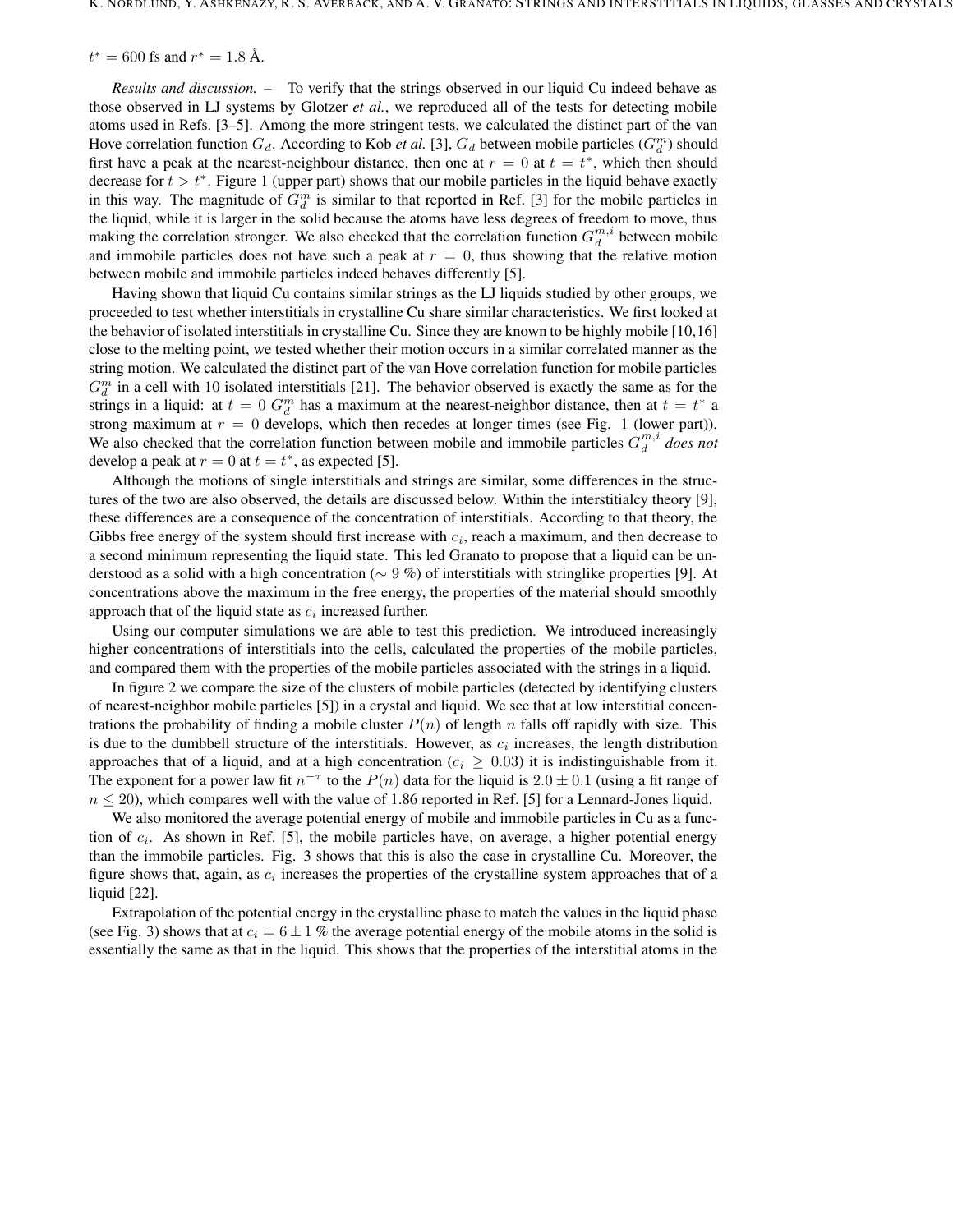

Fig. 1 – Distinct part of the van Hove correlation function  $G_d^m(r,t)$  between mobile particles at various t, normalized with the density of mobile particles. Upper part: supercooled liquid Cu at 1000 K (other temperatures show the same effects). Lower part: crystalline Cu cell with 10 interstitials. For  $t > t^*$  in the crystal there are peaks in  $G_d^m$  because the interstitial atoms are preferentially located in some high-symmetry lattice sites.

solid approach continuously those of the string atoms in the liquid. The value of 6  $\%$  is also in good agreement with the interstitialcy theory [9].

In the above discussion the mobile atoms in the liquid were identified explicitly through their van Hove correlation functions, and we showed similarity between those atoms and the interstitial in the solid. We continued this study by examining quenched amorphous Cu [23] where we can directly observe the relaxation behavior following the introduction of an interstitial into the system. This procedure provides a complementary means to elucidate the connection between point defect behavior in crystals and string-like relaxation in liquids.

We first determined whether it is possible to define an interstitial-like defect in amorphous Cu. To that end, we performed calculations of system evolution following the introduction of interstitiallike and vacancy-like defects. The vacancy-like defect was formed by simple removal of an atom, as discussed previously by Delaye and Limoge [24]. The interstitial-like defect was created by replacing a single atom with two atoms separated by the distance expected for a dumbbell interstitial in the crystal. Addition of both kind of defects resulted in the same three types of system evolution: stable defect formation (with a positive formation energy and volume), localized defect annihilation and extended cooperative relaxation. The extended relaxation illustrates string-like behavior where a few chains of atoms, originating from the site of defect introduction, are displaced. The displacement is done in a strict sequential order as described for strings in Ref. [25].

In the case of the interstitial, the displacement is away from the introduction site and opposite for the vacancy. These "chains" contained a total of less than 10 atoms for vacancies and about 30 atoms for interstitials. Figure 2 (inset) demonstrates the location of the displaced atoms following the introduction of an interstitial.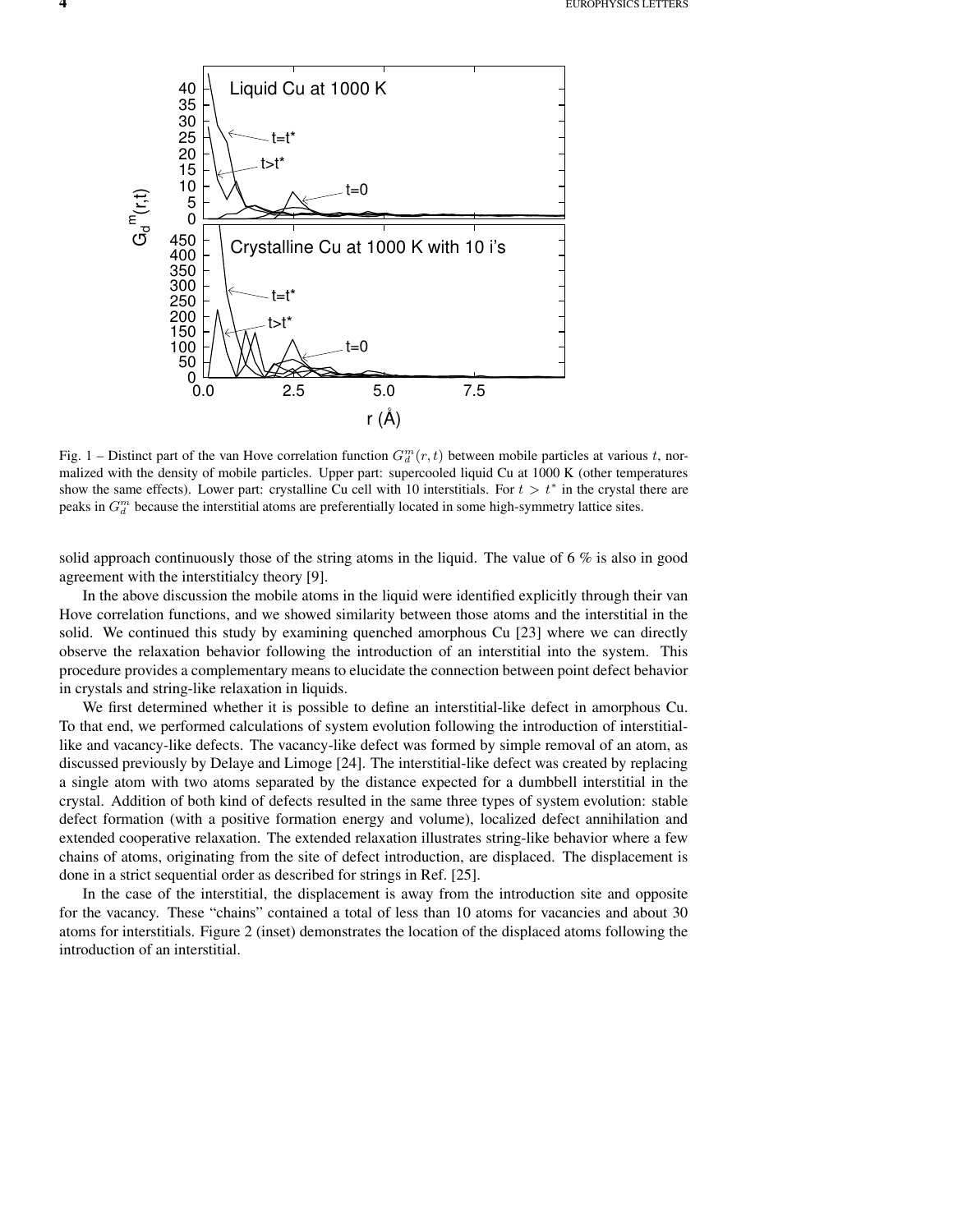

Fig. 2 – Probability of finding a cluster of size n of mobile particles in crystalline Cu with varying interstitial concentration (open symbols), and in liquid Cu (closed triangles). The distributions have been scaled to be  $= 1$  for a cluster size of 2. The low concentration-distributions end abruptly because no larger clusters were observed during the simulation time. Inset: atom displacement following interstitial introduction in quenched amorphous Cu. Light (small) spheres represent pre-insertion position, and darker (larger) spheres indicate final relaxed positions. All plotted atoms moved more than  $0.7 \text{ Å}$  and those with a darker shade of gray moved more than  $1.2 \text{ Å}$ .



Fig. 3 – Average potential energy per atom for mobile and all other atoms in simulation cells with 500 – 55000 atoms. The good agreement between the curves of different sized cells rules out finite-size effects. The left part shows the average energy in a crystal as a function of the interstitial concentration. On the right end, the values in a liquid are shown. It is evident that on even higher interstitial concentrations the average potential energy of both the mobile and immobile atoms will eventually match the value in the liquid part.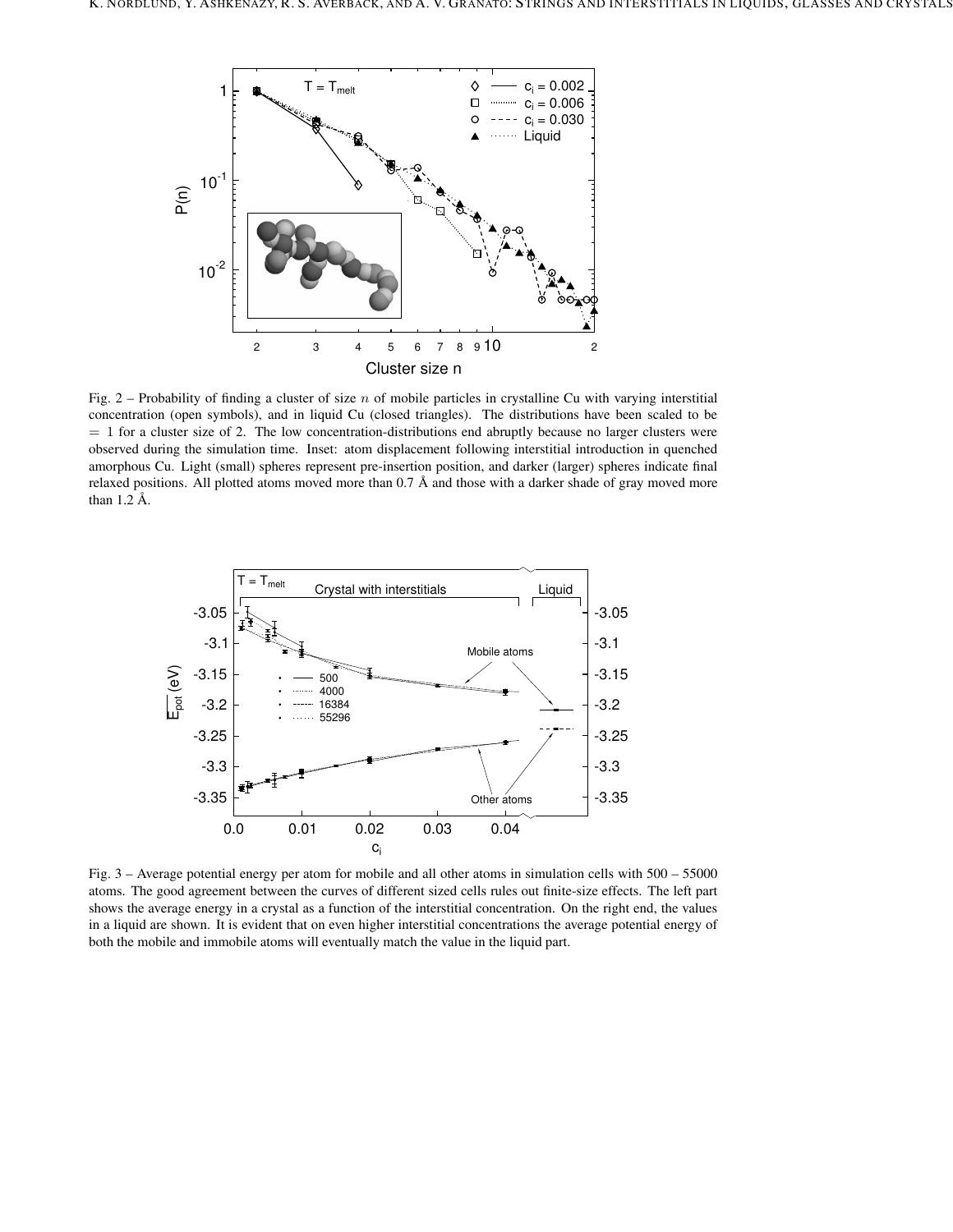TABLE I – *Formation volume*  $V^f$  *and energy*  $E^f$  *for stable point defects in quenched amorphous Cu, as described* by our EAM potential. The defect formation volumes for a single interstitial and vacancy in the crystalline states *at a temperature of* 10 *K are:*  $1.0 \pm 0.05$  *and*  $0.75 \pm 0.05\Omega_0$ *, respectively.* 

|          |                            | Stable         | Localized    | Extended       |
|----------|----------------------------|----------------|--------------|----------------|
|          |                            | defect         | annihilation | relaxation     |
| Atom     | $V^f\left(\Omega_0\right)$ | $0.3 \pm 0.15$ | $0.0 + 0.1$  | $-0.7 \pm 0.5$ |
| addition | $E^f$ (eV)                 | $0.5 \pm 0.25$ | $-0.1 + 0.2$ | $-1.0+0.5$     |
| Atom     | $V^f(\Omega_0)$            | $0.5 + 0.2$    | $0.0 + 0.1$  | $-0.4 + 0.3$   |
| removal  | $E^f$ (eV)                 | $0.7 + 0.3$    | $0.1 + 0.2$  | $-0.7+0.5$     |

The results of formation volume and energies of the inserted defects are summarized in table I. The relation between the different defect relaxation mechanisms indicated in this table and the different types of strings identified in [25] is currently under study.

The formation volumes and energies of the stable defects in the amorphous Cu were considerably lower than the corresponding values for the crystalline case, which are 1.2 eV for a vacancy and 3.2 eV for an interstitial.

We can understand the values for interstitials by noting that the incremental formation energy  $E<sup>f</sup>$ of the interstitial dumbbell is given by [9],

$$
\frac{dE^f}{dc_i} = \alpha_1 G_1(c_i)\Omega + \alpha_2 B\Omega\tag{1}
$$

where B is the bulk modulus,  $\Omega$  the atomic volume, and the shear modulus depends on  $c_i$  as,

$$
G_1(c_i) = G_0 e^{-\beta c_i}
$$
 (2)

A fit to experimental data for Cu [26] yields  $\alpha_1 = 0.9$  and  $\alpha_2 = 0.03$ . With the values of  $G_0\Omega = 4$ eV and  $B\Omega = 10$  eV a formation enthalpy of 3.9 eV for  $c_i = 0$  and 0.7 eV for  $c_i = 0.09$ , derives [27]. Eq. 1 is the primary assumption in the interstitialcy theory. We find here by simulation that indeed the formation energy of the interstitial in crystalline Cu falls from 3.2 eV at low concentrations to 1.0 eV at our highest tested concentration,  $c_i = 0.03$ , which is in good agreement with eq. 1. We are unaware of a similar expression as eq. 1 for the vacancy, and do not discuss this defect further.

Finally we examined the atomic diffusion and crystallisation in quenched Cu in the temperature range 100 - 400 K. Above 150 K the cells were found to crystallize completely within 10 ns. By tracking the motion of all atoms in the system, we determined the diffusion coefficient  $D$  as a function of temperature. It is well fit by a simple Arrhenius-like curve  $D_0 \exp(-E^m/k_BT)$ , with  $H^m =$  $0.08\pm0.01$  eV. This value agrees well with the activation energy for interstitial migration in crystalline Cu in our model, 0.081 eV [10]. By contrast, the activation energy for vacancy motion in crystalline Cu is 0.7 eV [10].

*Conclusions. –* In summary, we have shown that the "string" atoms in liquids have many of the same properties as interstitials in a crystal, and that these properties become even closer as the interstitial concentration approaches a few percent. We also found that the properties of inserted interstitials in glassy Cu have the expected properties for interstitials in crystalline Cu at high concentrations. These various findings offer strong support for the interstitialcy theory of liquids and glasses.

The research was supported by the U.S. Department of Energy, Basic Energy Sciences, under grant No. DEFG02-91ER45439, the U.S. Dept.of Energy through the University of California under subgrant B341494, the National Science Foundation under grant DMR 0138488, and the Academy of Finland under project No. 73722. Grants of computer time from the National Center for Supercomputing Applications and the National Energy Research Scientific Computing Center are gratefully acknowledged.